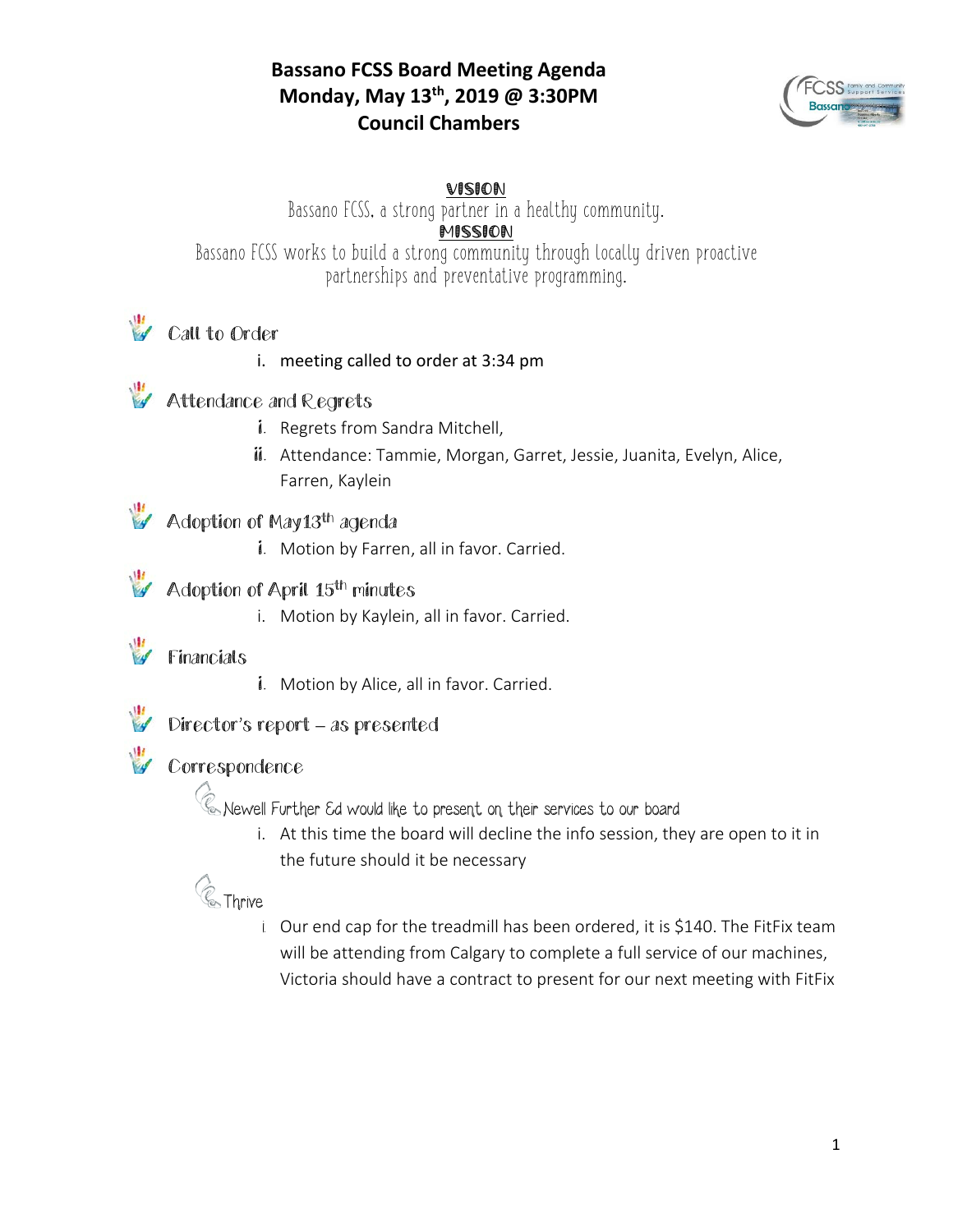### Business Arising From Previous Minutes

**C** Babysitting Course

i. Victoria will pursue the training to deliver babysitting courses through the Red Cross contract with the town of Bassano. We will deliver 2 or more courses per year at a cost of \$20-\$30 per participant.

## **C** Movie Contract

i. It has been identified that we would like to switch from Criterion to ACF movie licensing. Victoria has provided the teens with a link to available movies through ACF.

### **C** Bowling Event

i. The teens will host a youth bowling event on May 21, 2019 in Bassano for the Grade  $10 - 12$  students. Victoria will book the bowling alley, advertise and reach out to the gold club regarding food for the event.

## **W** New Business

**C** Board Leadership Conference

i. Tammie and Jessie will be registered for the board leadership conference. Anyone wishing to attend this conference please let Victoria know by May 20, 2019 and FCSS will cover the cost of sending board members

Programs Delivered Through FCSS

i. We have reviewed the programs delivered through FCSS to ensure we are not missing any important community events while completing our budget. It has been identified that the board would like to keep Christmas Activities, Helping Hands, Rodeo, Youth Action Committee, Seniors Social Programming, welcome wagon and community partnerships. The board is open to new ideas and programs as the come based on the budget available.

## **C** Meeting Dates

i. The board has decided to move away from the meetings falling on the third Monday of each month. The date of each board meeting will be determined at the end of the previous board meeting based on the availability of everyone.